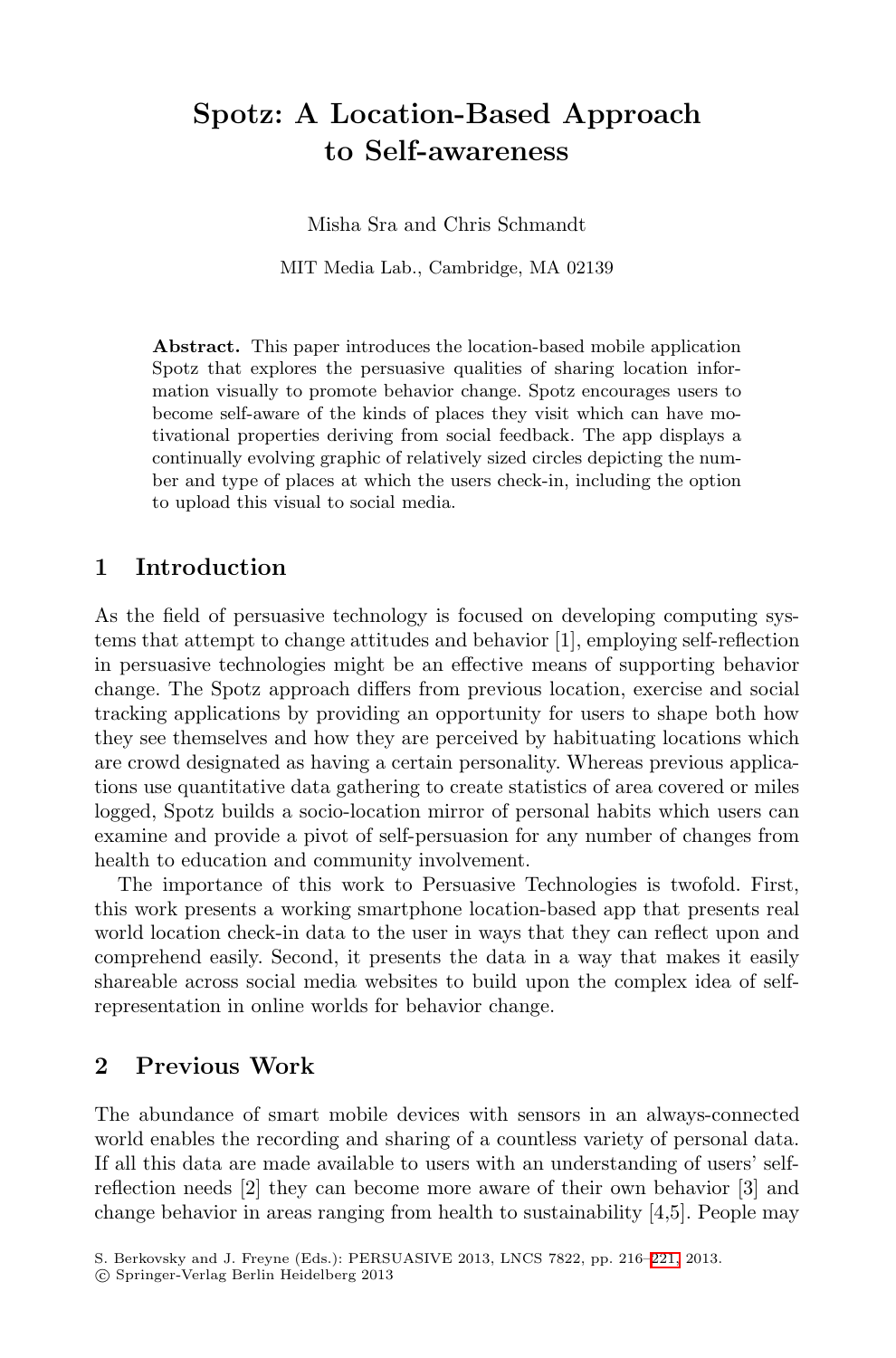access and manage this data using various tools and make meaning of it with varying degrees of success for the purpose of self-knowledge [6]. For example. playful tools such as Fish'n'Steps [7] which ties progress in a virtual game to the number of steps walked by the user to Ubigreen [8] for affecting behavior change in the context of transportation, resource usage.

## **3 Personal Informatics**

Personal informatics is a class of tools that help people collect personally relevant information for the purpose of self-reflection and self-monitoring. These tools help people gain self-knowledge about one's behaviors, habits, and thoughts [9]. A variety of data, both quantitative and qualitative about step count, physiology, moods or sleep are available to be collected and visualized. People may use this data for purposes of health management, self-motivation and record keeping.

There exists a lot of research on effective information visualization techniques to explore data for trends and patterns but not focused on personal data. There are a few projects that have applied visualization techniques on personal data. For example, Andry et al. have designed a diabetes visualization module for LifeSensor to optimize data collection as well as help patients explore relationships between their blood glucose levels and their diet [10]. Commercial products, such as Nike+, Fitbit or Motoactv (physical activity), Moodpanda (moods), Zeo (sleep), Klout (online influence), and Wattson (electricity), use information visualizations to assist users in exploring their data for information, patterns and self-motivation.

## **4 Application Design**

Spotz is an easy to use mobile phone application for Android phones. It uses the familiar paradigm of 'checking-in' and builds visualizations for the user based on qualitative information about the places the user checks in at.

### **User Scenario** 4.1

Jane is a college student in her mid twenties. She believes that she is a healthy eater and only goes to healthy restaurants and grocery stores who likes 'geeky' things. She downloads Spotz out of curiosity and every time she checks-in to Foursquare she does a parallel check-in to Spotz and reviews the results at the end of the week that surprise her.

Her user profile shows a visualization of the types of places she checked-in at during the week, a summary of the top places she visited, and recommendations for new places based on her personality as created by her use of the app. The visualization shows her as a predominantly geeky person with a little interest in healthy places contrary to her expectations. Reviewing the list of places she realizes that she has been going to the local cafe a lot more than she thought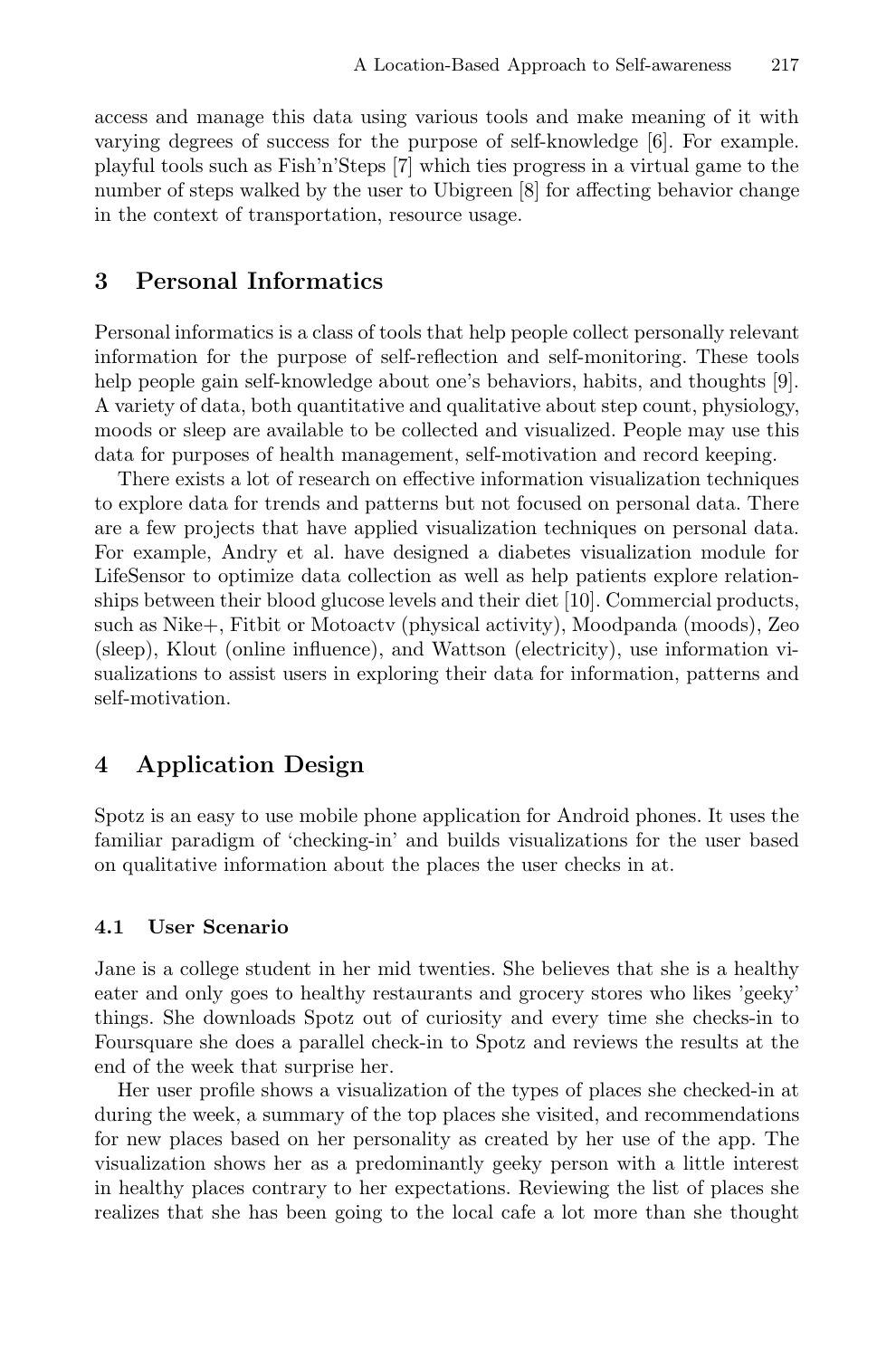she did. She recognizes that she rarely goes to healthy restaurants but instead favors the fast food restaurants at the nearby food court out of convenience. She wants to share her persona visualization with her friends on social media sites but decides to wait until she can alter the visual representation of the locations she visits by going to places that are representative of the type of places she wants herself to be associated with.

The app also allows her to 'follow' broad pre-programmed personality tags for places (healthy, fun, geeky) and user generated 'buzz' tags (best vegan chocolate cake, safe running trail) that are for very specific items or characteristics of a place. For e.g. following the 'buzz' trail of the vegan chocolate cake she may discover a neighborhood gas station store which would not be a normally recommended place for 'healthy' eating.

# **4.2 a**

To ensure an easy to use app interface, the check-in part the app is modeled (Figure 1) after the popular location-sharing social app Foursquare. The intention was to create an app that is fun and easy to use yet is not obvious about its persuasive goals. Facebook was selected as the primary sharing platform given its popularity and an accessible API. As conventional understandings of human identity, representation, and social relations are being revised in the light of technological mediation [11], users now have means and reasons to share different facets of themselves, projecting a public self that may very well be different from the private self. By providing interesting information to the user about their check-in behavior in a playful manner, the app trusts self-reflection to emerge as the primary behavior change mechanic.

## 4.3 **4.4 a**

Users can check-in to places using the GPS hardware in the mobile device to display a list of nearby locations or by scanning NFC stickers at places. Check-in is an active user selection process following which the user is presented with the option of 'tagging' that location (Figure 2). It is this 'tagging' characteristic that forms the basis of building a location's personality and based on the location's personality, the personas of users who visit that location emerges.

In Spotz, multiple persuasive strategies [12] have been implemented in various elements. The continually evolving user persona visualization was used as a new type of check-in data representation, different from the lists or representations on a map. The user participates in the creation of their persona in two ways. First, by visiting a location and 'tagging' that location the user assigns a personality to the place (Figure 2). Based on the predominant 'tag' for a location, its personality emerges, even though it's just a matter of time when people start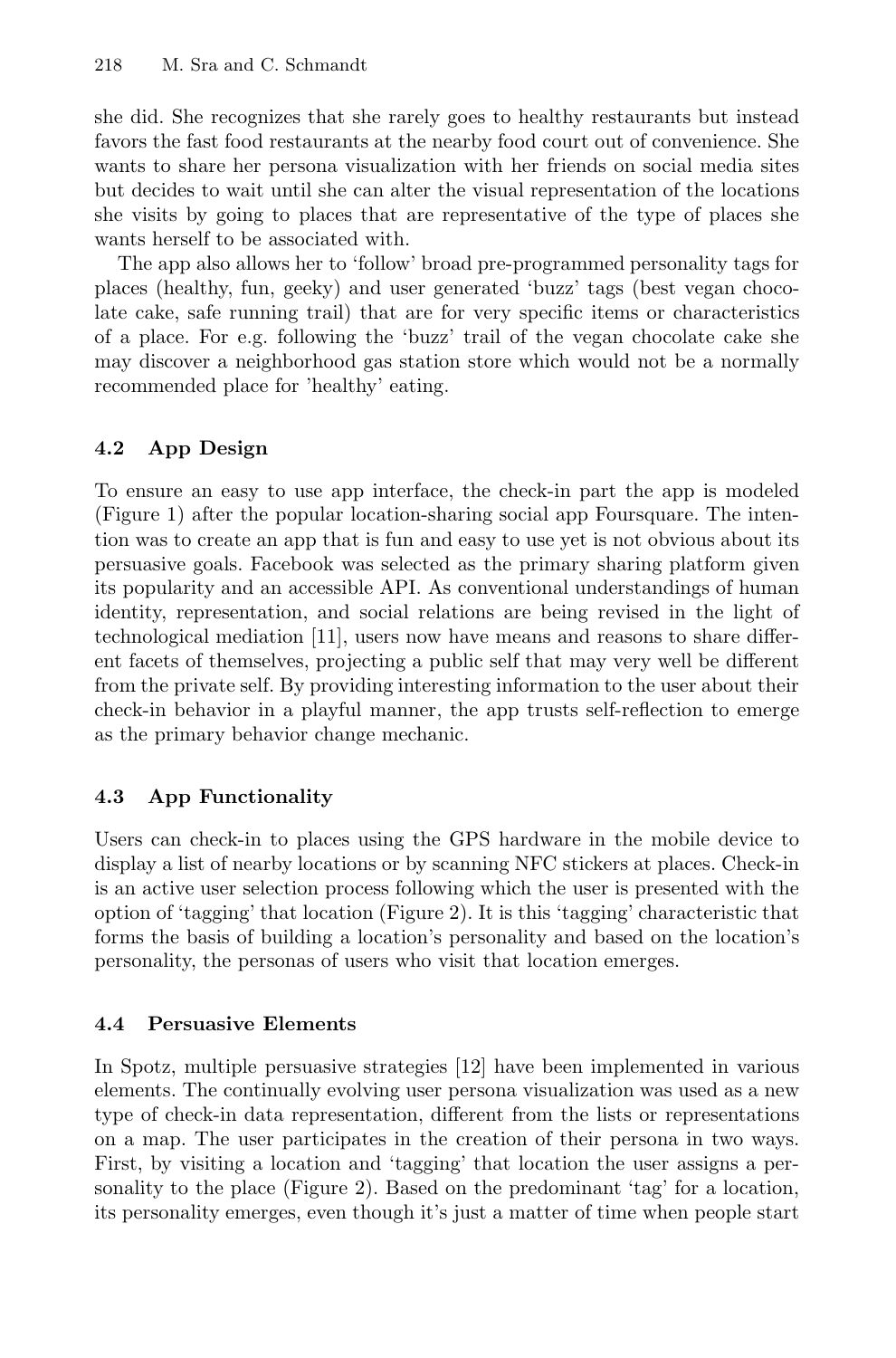| <b>① ◆ 45 1 98% 3:10 PM</b><br><b>① ◆ 4g, 4d 98%</b> 3:10 PM                      |
|-----------------------------------------------------------------------------------|
| <b>Spotz</b><br>MIT Media Lab (E-14)<br>75 Amherst Cambridge, MA 02139<br>Popular |
| 含含含含含<br><b>Tag this spot</b>                                                     |
| <b>Tags</b>                                                                       |
| Geeky                                                                             |
| Wild<br><b>Recent Buzz</b>                                                        |
| #thecube                                                                          |
| #springmemberevent                                                                |
| <b>Photos</b>                                                                     |
|                                                                                   |
| <b>Similar Spots Nearby</b>                                                       |
| MIT Media Lab E15                                                                 |
|                                                                                   |

**Fig. 1.** User selects and tags their current location, contributing to creating a personality of the location which in turn affects the persona of the people who check-in at this location

'tagging' it differently and entirely change the places' personality. Second, when a user visits a place, they earn a 'tag', which is the same 'tag' as the location personality, thereby creating the idea of 'you are where you go.' In order to control the visualization of their persona, the user need only check-in at places with the personalities they want associated with them. For example, if a user wants to project a 'healthy' persona, they may choose only to check-in at places that are crowd tagged 'healthy', thereby earning a 'healthy' tag and thus increasing the size of their 'healthy' circle in the persona visualization or they could influence and change the 'nice' tag of their favorite place to 'healthy' by checking-in there frequently and asking friends to do the same.

In order to reward the user for making an effort to visit new places, the adventurous rating (Figure 2) was implemented as a new type of positive personality characteristic that people would want associated with them. The idea was to use a simple star rating mechanism that can at a glance provide information to the user thereby motivating them to visit newer places to increase their adventurous rating.

The following design strategies were incorporated: 1) simple paradigm of checking-in (familiarity); 2) adventurous rating (player empowerment); 3) the opportunity to 'tag' locations (player empowerment); 4) the opportunity to create special 'tags' for (Figure 3) characteristics of the location (player empowerment); 5) creating of user persona (Figure 3) based on their location check-in information (game interaction); 6) animated visual representation (Figure 3) of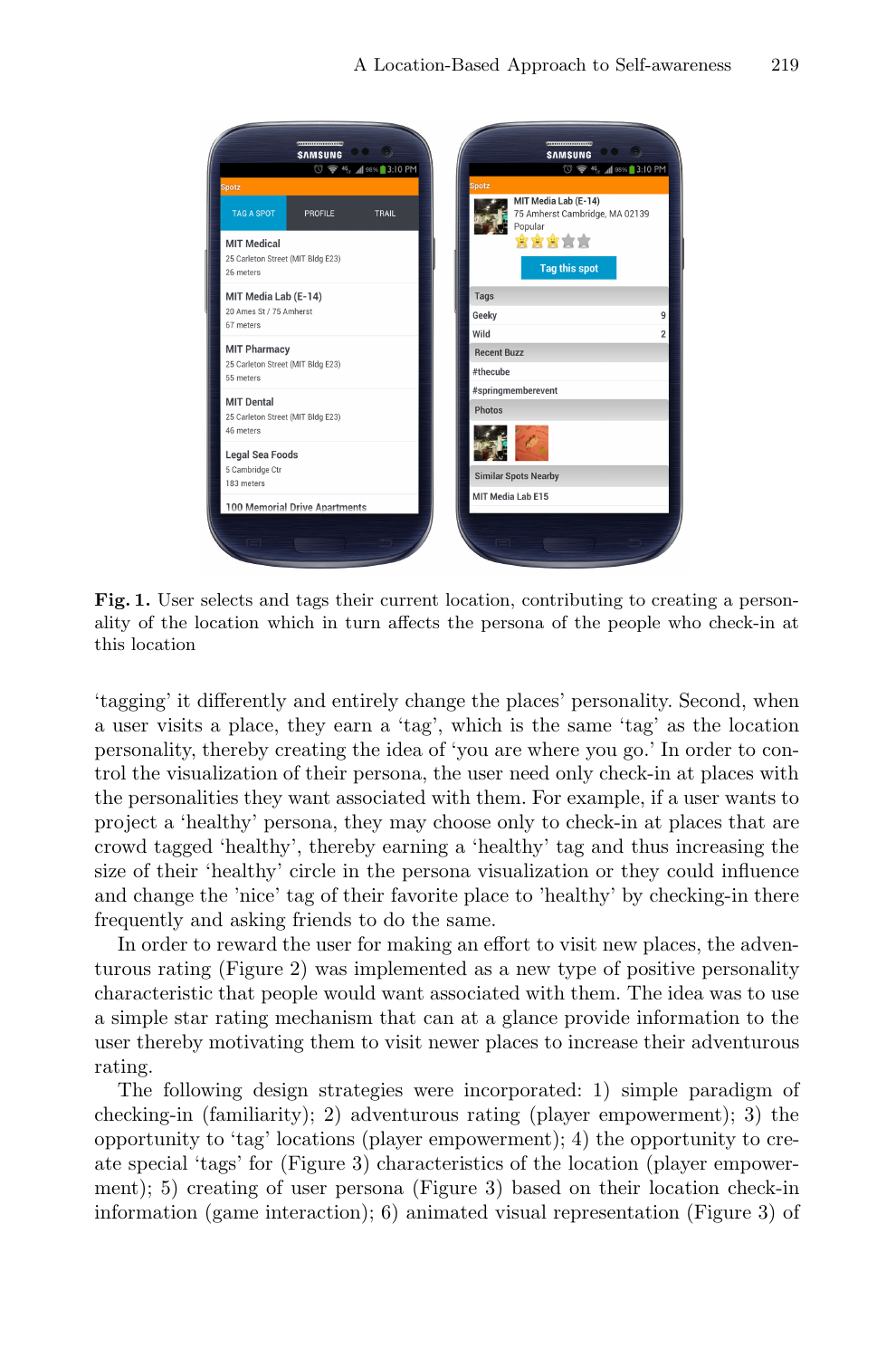

**Fig. 2.** Left: Visualization shareable to Facebook and list of recent places tagged by user. Right: Location personality graph and 'buzz' associated with that location.



**Fig. 3.** Left: Enlarged location personality graph with 'buzz' associated with that location. Right: User persona visualization detail.

user persona (game interaction); 7) ability to 'follow' and receive information about new places nearby based on the location personality (timely information, minimum effort, low cognitive load); 8) the ability to 'follow' and receive information about specific objects (newness, exploration); 9) opportunity to share persona information online (social) (Figure 3).